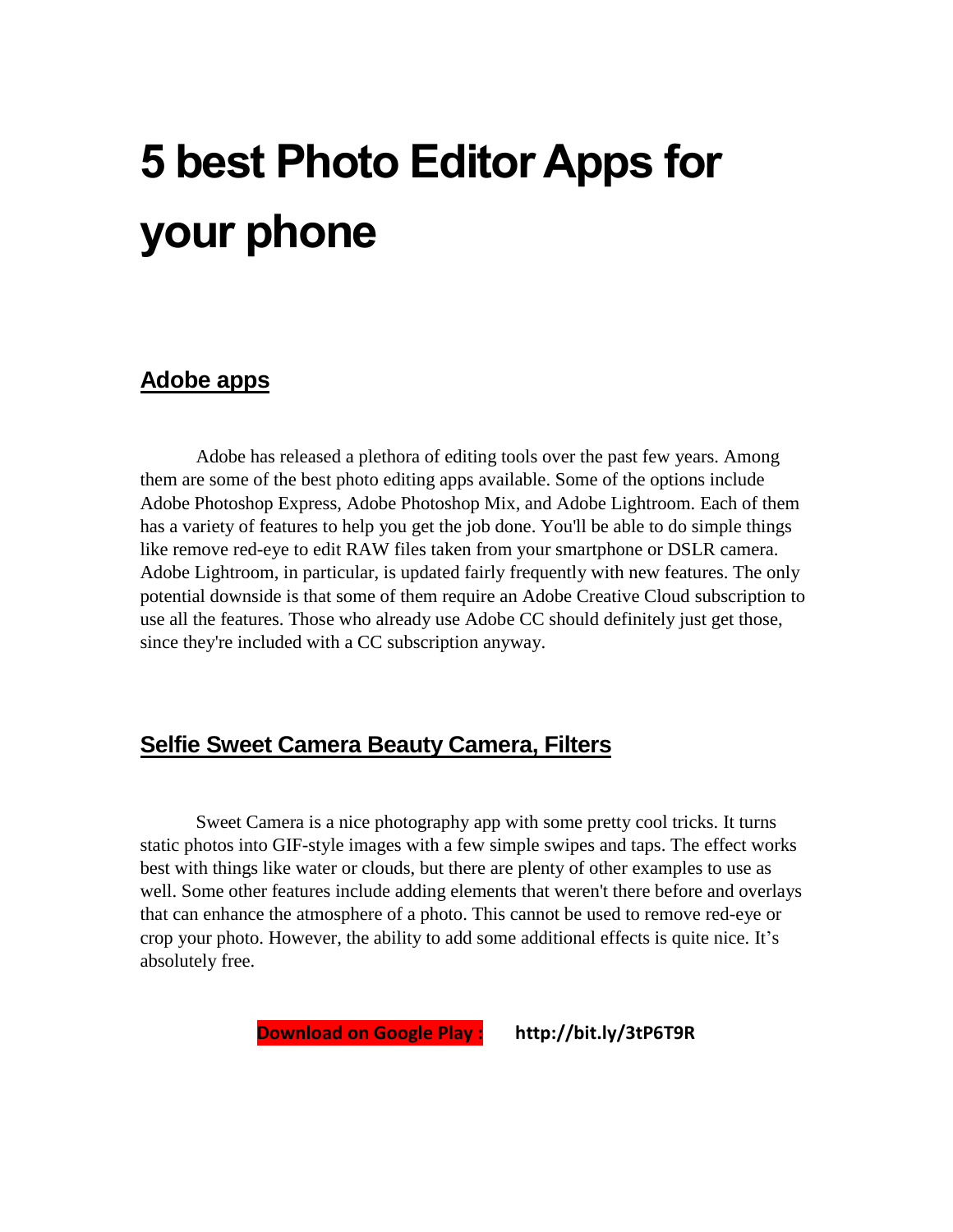### **AirBrush**

AirBrush is an excellent option for editing photos of people. It has many peoplefocused features such as pimple removal, skin smoothing, red eye removal, and a teeth and eye whitening feature. There is also a bokeh mode to turn any photo into one with a blurred background. In addition, the app has a separate camera feature that lets you edit the photo before taking it. So you can frame your selfie in the camera and then apply edits before taking the final product. There is a subscription for some of the advanced features, but you get a 7-day free trial to try before you spend.

## **InShot Photo Editor Pro**

InShot Photo Editor Pro is a pretty decent editor. This is a new style editor with tons of things like filters, stickers, and other such effects. The app hosts all of these effects in a store-style layout and you can choose which ones you want to download. Of course, some of them are only available in the Pro subscription, so be prepared for that. In any case, it lets you actually edit some photos. For example, you can retouch photos, crop things out of the image, and it covers the other basics like cropping and so on. We think the \$7.99 per year price is relatively reasonable as long as you use the app consistently. Besides, the developer has a bunch of other photo and video editor apps in the Play Store.

### **Procreate Pro**

Procreate moreover permits your android to android or tablet into a drawing board. You can draw anything you can imagine. Pro Create offers different sorts of sketching pens, including ball pen, pencil, brush, brush, watering can, etc., you can draw a wide scope of conditions of lines. With these pens, you can complete a grouping of pictures, much equivalent to using a certifiable pen drawing on the authentic drawing board. Likewise, you'll see it more accommodating of using your contraption than paper, you can draw pics reliably and places using this extraordinary sketching pad

In adtion of getting a charge out of a few top notch brushes, procreate offers a set-up of imaginative artistic sketching instruments, a propelled layer system, and the extraordinarily fast structures engine, Procreate gives all of you that you need to create expressive depictions, rich canvases, flawless outlines and amazing sketching activitys.